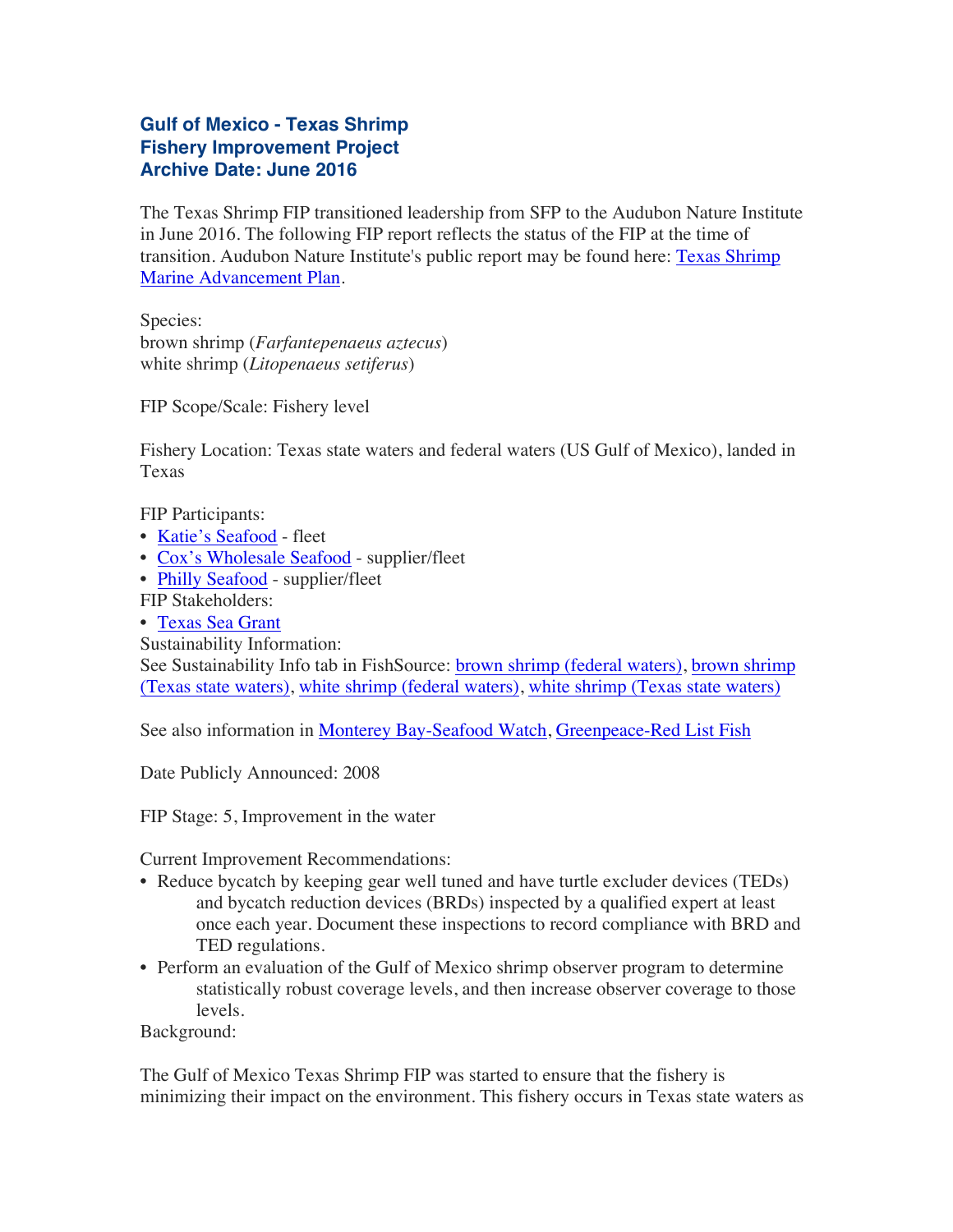well as US federal waters of the western Gulf of Mexico. Texas state waters are from the shore out to 9 nm; from 9 nm to 200 nm is considered federal waters. This fishery targets both brown and white shrimp. Harvest of brown shrimp peaks during the summer, while white shrimp harvest peaks in the fall.

Nearly all of the shrimp harvested in the Gulf of Mexico are consumed in the US and this fishery is one of the nation's most valuable. Yet domestically harvested shrimp account for only about 10% of national consumption, with the rest supplied mainly by farmed, imported shrimp. Over the last 10–15 years there has been a major decline in shrimp fishing effort due to high fuel prices, low shrimp prices, competition from imports, and hurricanes in the Gulf in 2005 and 2006. Though effort has declined, there has not been a commensurate decline in landings (i.e., landings are variable but without a clear downward trend). Brown shrimp are the economically most important species in the Texas shrimp fishery. Annual harvests range from 17–32 thousand metric tons (37–71 million pounds) worth \$76–125 million. White shrimp are second in importance, with annual harvests of 10–14 thousand metric tons (21–28 million pounds) and values of \$42–78 million.

The primary gear used to harvest shrimp in the Gulf of Mexico is the otter trawl (it is essentially the sole gear used in federal waters), while in state waters fishermen may also use a wider variety of gears like butterfly nets (wing nets). Vessels using otter trawls are required to use BRDs and TEDs in both Texas state and federal waters.

A great number of improvements have been made to reduce the impact of the shrimp fishery on the environment, including stock monitoring, bycatch reduction, area closures, and sea turtle nesting enhancement projects, but there are still areas for improvements in sustainability. This FIP seeks to work with forward-thinking industry stakeholders to identify practical measures to continue improvements in the fishery, and to agree on a common workplan to achieve clear and measurable objectives that will ultimately lead to a more sustainable fishery.

Key sustainability issues include:

- The average bycatch-to-shrimp ratio in the Gulf of Mexico was about 4:1 during the early 2000s, but recent research indicates that the bycatch-to-shrimp ratio has decreased to 2.5:1. Bycatch ratios are high in comparison to other US trawl fisheries.
- The Gulf of Mexico shrimp observer coverage is in the pilot/baseline stage and, according to the National Bycatch Report, the shrimp fishery is classified as "tier 2" which means that bycatch estimates are "typically based on inconsistent or unreliable information; observer program sampling frames usually partial or complete but sampling designs were inadequate." NOAA's self-imposed target for the pilot/baseline phase of the observer program is 5% coverage, but current coverage is only 2%. In order to get the observer program to the next phases of development, which are "developing" then "mature," the government needs to evaluate the quality of the data coming out of the observer program, then determine and implement an optimal sampling allocation scheme that will achieve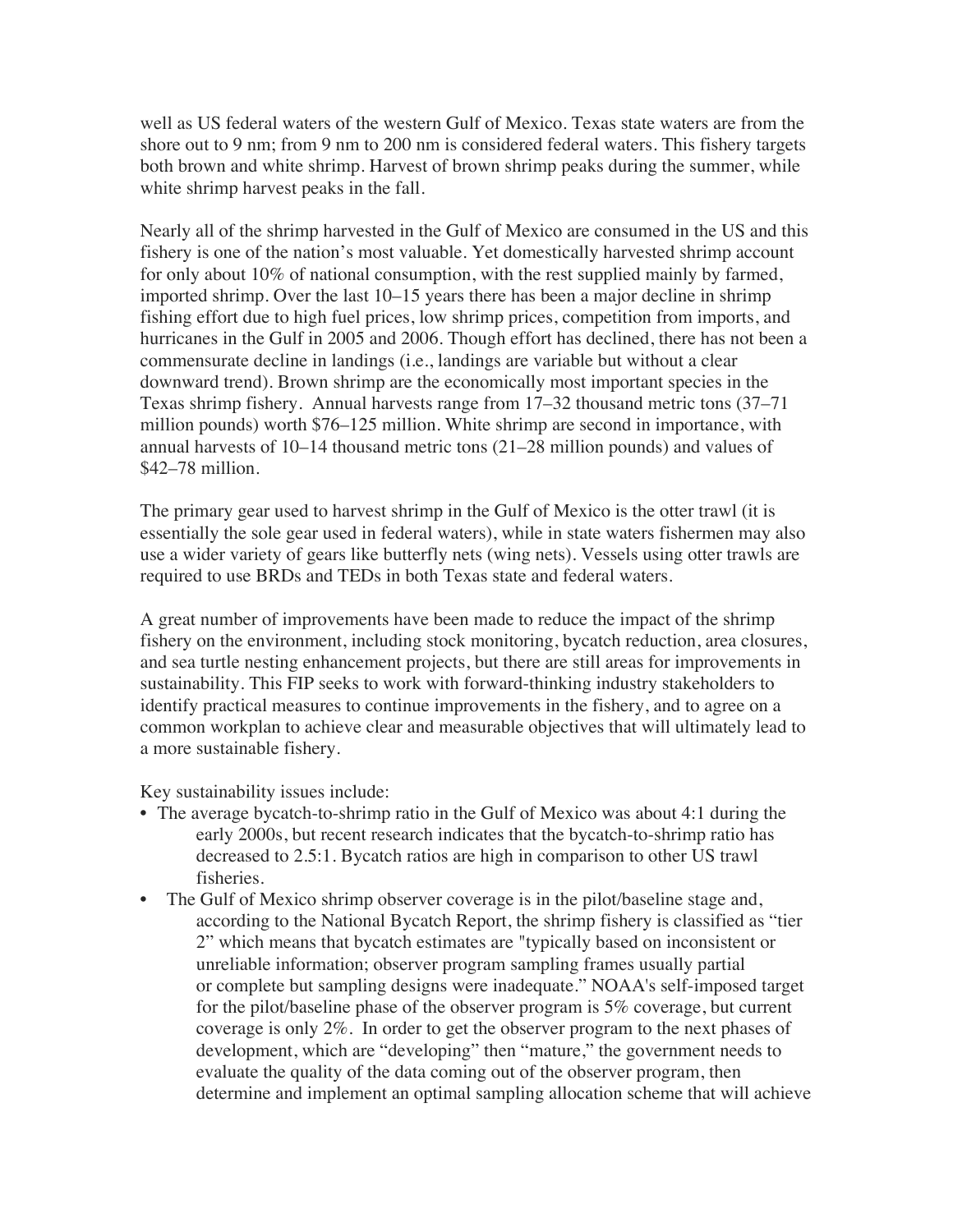the recommended goals of precision of bycatch estimates for the major species of concern.

• In 2010–2011, compliance with TED regulations throughout the US was found to be lower than expected. Since then, increased enforcement and outreach efforts have helped to improve compliance rates to more acceptable levels. If compliance rates fall again the shrimp fishery could be in violation of the Endangered Species Act.

## FIP Objectives:

- *Reduce bycatch by keeping gear well tuned.* Fishing industry FIP participants will schedule regular third-party gear inspections to ensure that BRDs and TEDs are properly installed and operating at peak performance. These inspections will be documented on gear inspection forms and results will be made available to the supply chain.
- *Evaluate the Gulf of Mexico shrimp observer program.* Contact the NOAA Observer Program and ask them to perform an evaluation of the Gulf of Mexico shrimp observer program to determine statistically robust coverage levels, and then establish a plan to increase observer coverage to those levels.

Progress Update:

2012

- Giant Eagle established conservation covenants for the shrimp they purchase.
- Paul Piazza & Son was developing processes to document the types of BRDs being used by the vessels they are buying from. They were also working with vessels to develop a random audit system to ensure the proper use and installation of TEDs by a third party familiar with the gear as assurance to major buyers of ongoing compliance.
- In May, Galveston Shrimp Company, though not yet an official FIP participant, sent a letter to NOAA in support of the proposed regulations to require use of TEDs in all types of shrimp nets.
- In May, the federal government issued a Biological Opinion under the Endangered Species Act that established a system to measure and monitor the actual performance of shrimp otter trawls in releasing sea turtles. This new fleet-wide TED performance standard limits the otter trawl fishery to an overall 12-percent sea turtle capture rate (12 percent of sea turtles that enter shrimp nets are captured, while 88 percent escape through the TED). The system became effective June 1, 2012. Under these new requirements, NOAA Fisheries is using detailed data on the type and severity of TED violations to estimate sea turtle capture rates. While this system was being implemented, the government began to post TED inspection and compliance information on the NOAA Fisheries Southeast Regional Office sea turtle/shrimp fishery website. The October 2012 report indicated that compliance with federal TED regulations during October 2011–September 2012 was 75 percent. This represents an increase from the 66 percent compliance rate during May–November 2011.
- Gulf Council scientists and managers adopted new stock assessment models for shrimp. The assessments indicated that Gulf of Mexico brown, white, and pink shrimp stocks are not overfished and overfishing is not occurring.
- A study by Scott-Denton et al. was published in Marine Fisheries Review (Volume 74,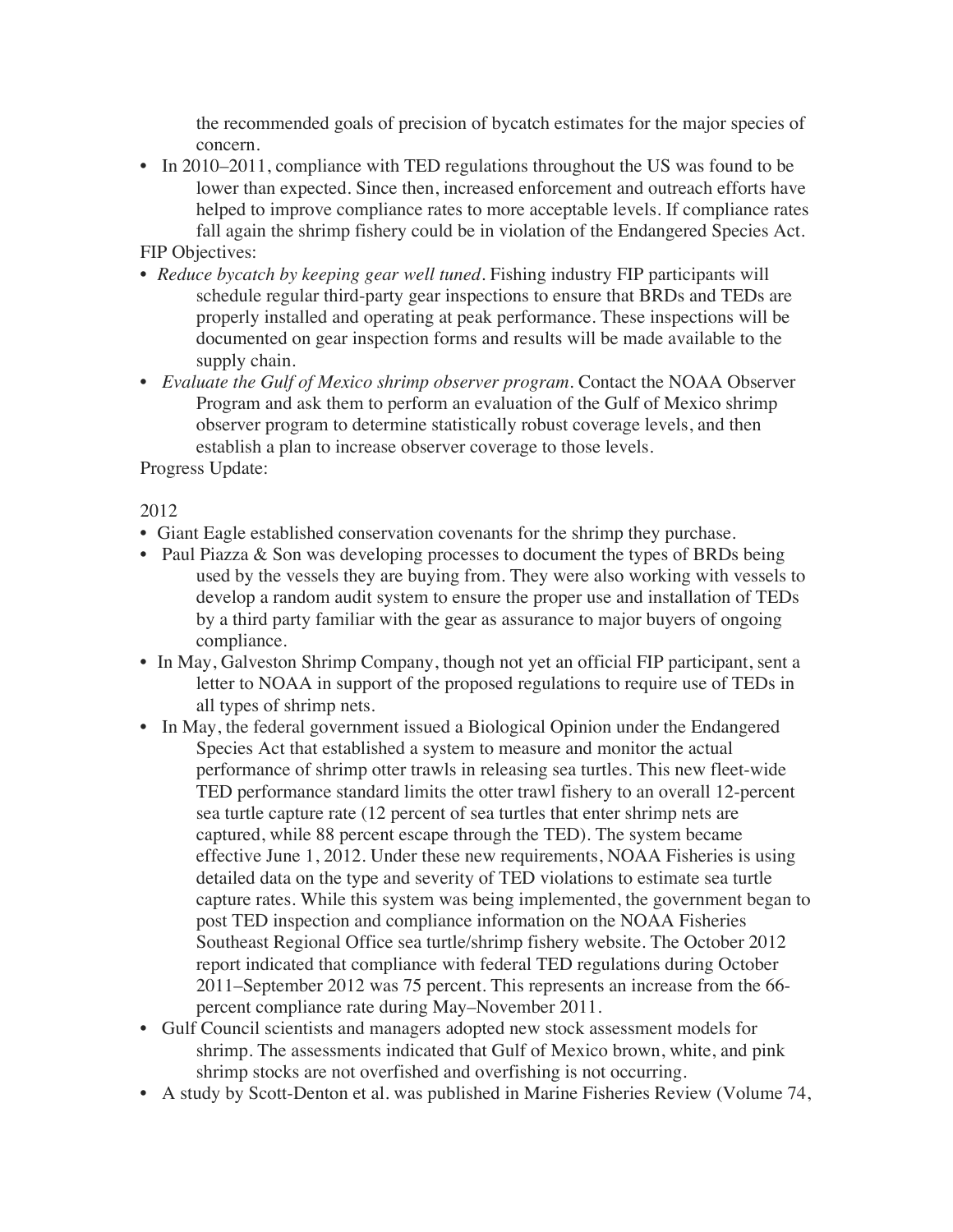Issue 4) indicating that bycatch-to-shrimp ratio in the Gulf of Mexico has decreased to 2.5:1, while the finfish-to-shrimp ratio has decreased to 2:1.

2013

- A FIP Stakeholder meeting was held in Houston, Texas, in January. The participants reviewed the MSC pre-assessment and past FIP activities, and then developed new activities for 2013. New supplier and fleet participants joined the FIP.
- In February, NOAA Fisheries announced the results of the first 6 months of the new TED compliance and performance monitoring. The results indicate that from June through November 2012 about 13% of the turtles that encountered otter trawls were captured, while the remainder escaped via the TEDs. This is a 1-percent increase over the estimated sea turtle capture rate during August–November 2011. NOAA Fisheries is holding informal training and courtesy dockside inspections throughout each region to assist fishermen in complying with the TED regulations in order to reduce the sea turtle capture to 12 percent or below in the next 6-month review (December–May 2012).
- In March, Philly Seafood joined the FIP and began to implement gear inspections with their producers. By the end of June, seven of approximately 30 vessels in their supply chain had been inspected.
- Cox's Wholesale Seafood, Katie's Seafood Market, National Fish and Seafood, and Philly Seafood agreed to raise funds internally to fund the analysis of bycatch species status. The FIP disseminated a [request for proposals](https://drive.google.com/file/d/0B-yvNu3ojn4ZQUp0a2FMM0RYMjg/edit?usp=sharing) for the analysis of bycatch species status.
- Many of Paul Piazza & Son's partner vessels executed sustainability covenants verifying that TEDs and BRDs are installed and that all fishery regulations are followed.
- The federal government has launched an effort to implement an ecosystem-based management strategy across the Gulf of Mexico through the Gulf of Mexico Integrated Ecosystem Assessment (IEA). The IEA is an interdisciplinary, interagency effort whose goal is to address all the various ecological services in one unified management framework. Through state-of-the-art ecosystem models, the IEA will seek to manage the Gulf of Mexico Large Marine Ecosystem from a more holistic, broader perspective than the current single-species models are capable of. In December 2013, NOAA published an Ecosystem Status Report for the Gulf of Mexico, which attempts to determine an historical baseline for the Gulf of Mexico ecosystem as well as the current status. The report outlines a set a of ecosystem indicators that will be monitored to evaluate changes in the ecosystem status.
- 2014
- In January, FIP participants hired LGL Ecological Research Associates of Bryan, TX, to complete the analysis of bycatch species status with a report expected during the second quarter of 2014.
- In April, NOAA Fisheries released the Endangered Species Act Section 7 Consultation and Biological Opinion, reviewing the impact of the southeastern US shrimp fishery on sea turtles. The Biological Opinion reviewed progress on the fleet-wide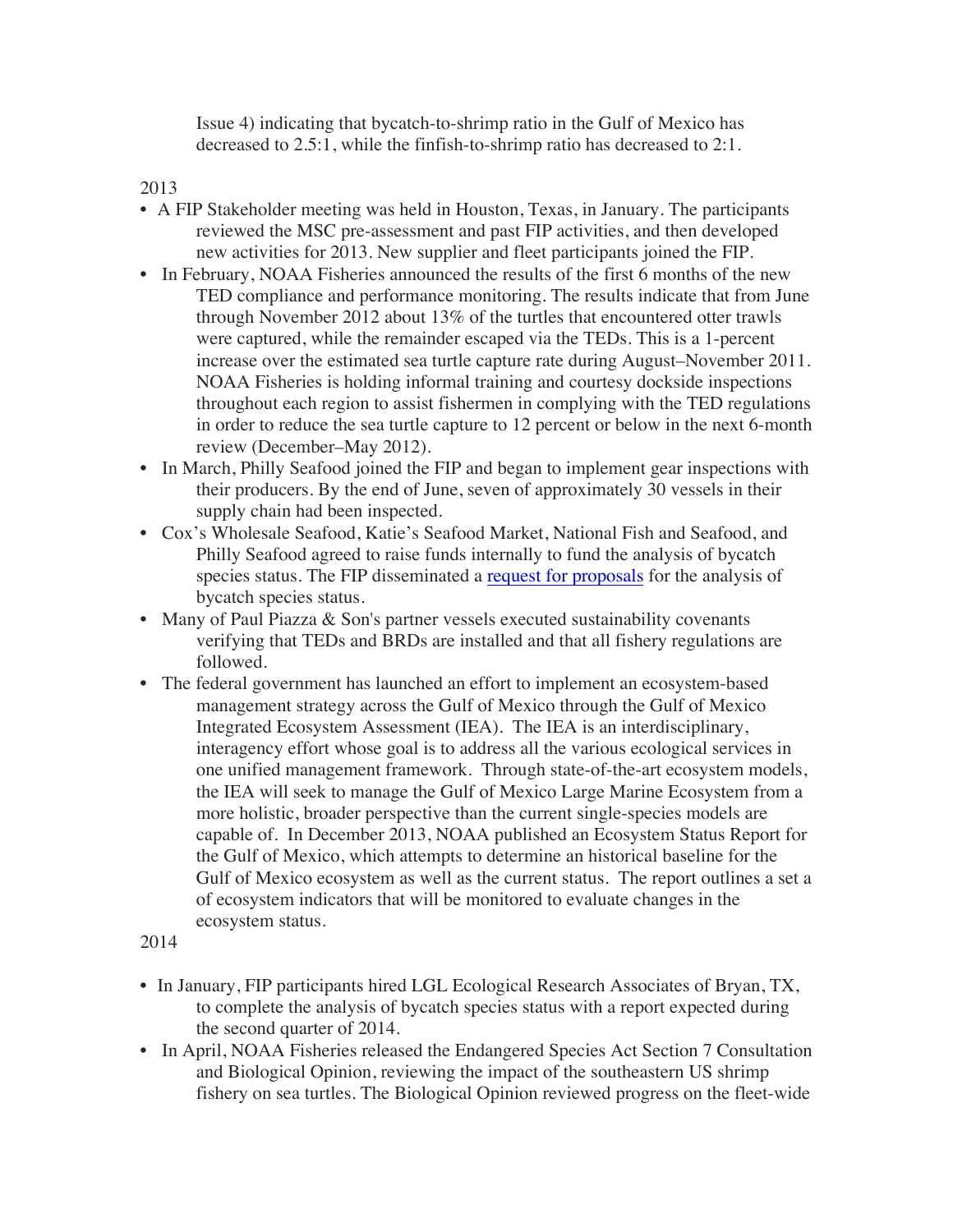sea turtle capture rate threshold. The most recent information for the Gulf of Mexico shrimp fishery indicates that the fleet is capturing approximately 11 percent of the sea turtles that enter shrimp nets; this is just below the threshold of 12 percent. TED compliance during the most recent reporting period (June through October 2013) was 83 percent. Populations of the two sea turtles most commonly impacted by the shrimp fishery, loggerhead and Kemp's ridley, appear to be stable or increasing. Based on this information, NOAA concluded that continued operation of the southeastern shrimp fishery under current regulations is not expected to cause appreciable reduction in the likelihood of survival and recovery of any of the sea turtle species.

- In May, captains and crew of 12 vessels in the Philly Seafood supply chain completed the Texas Sea Grant TED training program, learning how to inspect their own TEDs and BRDs to ensure they are properly installed, according to federal regulations, and are operating at peak performance.
- In July, the bycatch status study commissioned by the Florida Pink shrimp FIP, Texas Shrimp FIP, and Sustainable Fisheries Partnership was completed. This study used federal fishery observer data, the long-term fishery independent survey dataset from SEAMAP, biological information on the bycatch species, and shrimp fishery effort data to identify the main bycatch species, evaluate their status, and determine whether there is a correlation between shrimp fishery effort and the status of the bycatch populations. The study showed that the only main bycatch species or species groups (comprising 5% or more of the catch by weight) in the Gulf of Mexico shrimp fishery are Atlantic croaker, longspine porgy, sea trouts, and inshore lizardfish. SEAMAP abundance data indicate that all of these populations are either stable or increasing, and comparison of the abundance data with shrimp fishery effort data suggest that only Atlantic croaker and sea trout population abundance appear to be correlated with shrimping effort. Both populations appear to have been increasing since shrimp effort decline in the early 2000s, and have demonstrated high resilience. While further studies, especially full-fledged stock assessments, on these populations would be helpful, we believe this study indicates that the shrimp fishery does not pose a risk of serious or irreversible harm to the bycatch species or species groups. Read the full study here.
- During the fourth quarter of the year, FIP participants provided no updates. Gear inspections by Cox's Wholesale Seafood and Katie's Seafood are overdue, as is Paul Piazza & Son's development of random audits to verify compliance with conservation covenants.

## 2015

- In March, NOAA posted TED compliance and sea turtle capture rates on the Southeast Regional Office's "Sea Turtle Protection and Shrimp Fisheries" [webpage](http://sero.nmfs.noaa.gov/protected_resources/sea_turtle_protection_and_shrimp_fisheries/index.html). The monthly data covered the period from April 2014 through January 2015 and showed an average TED compliance rate of 84 percent, with monthly estimated sea turtle capture rates ranging from 3 to 14 percent and averaging around 8 percent.
- In April, SFP informed FIP participants that it will not have funding to implement this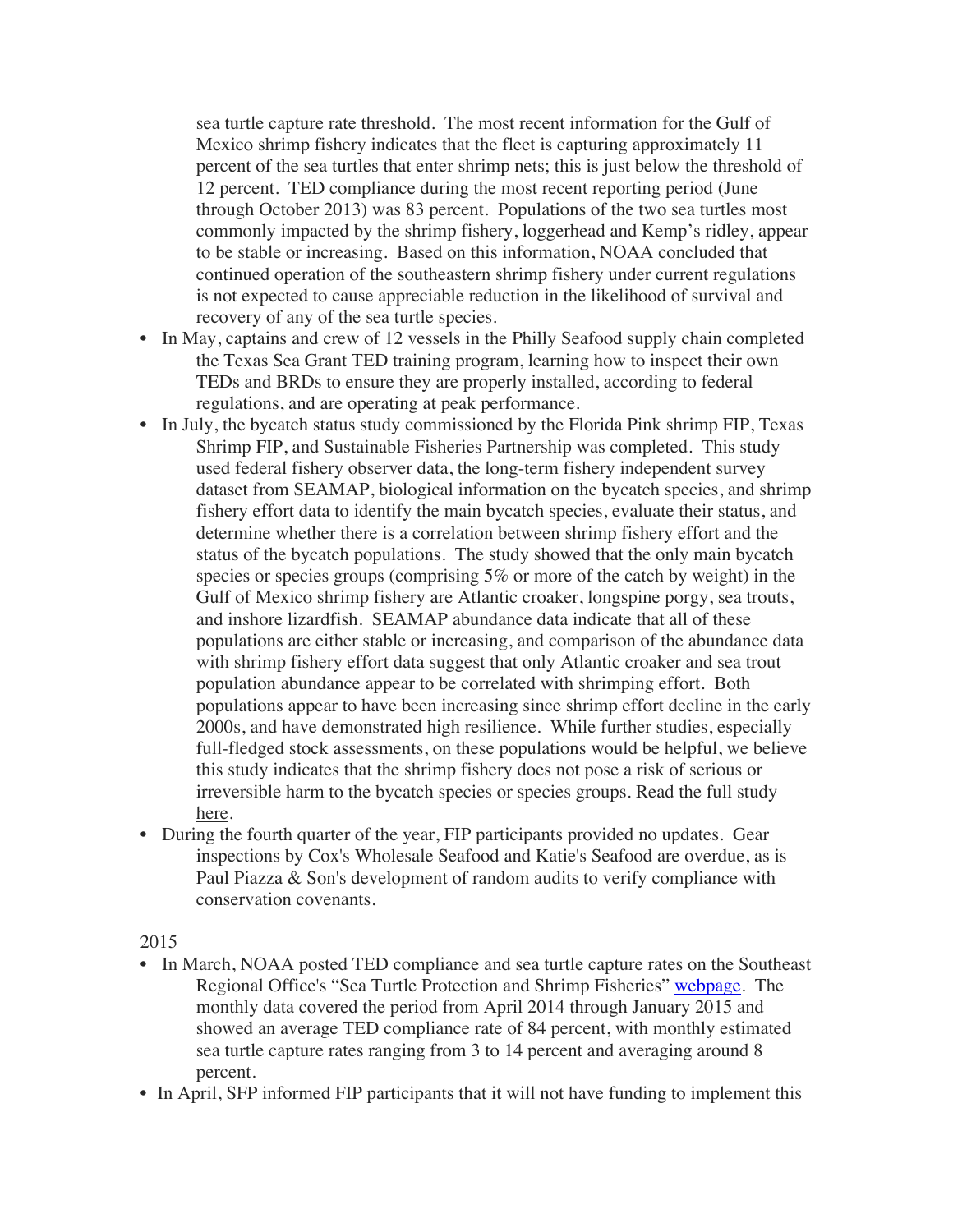FIP past May 2016 and is seeking an industry representative or local organization to take leadership of the FIP.

- In May, Philly Seafood distributed their "Vessel Standards for Quality Assurance and TED Compliance" manual to 43 boat captains via four vendors. Philly Seafood was unable to perform the planned captain and crew TED trainings and inspections due to difficulties in obtaining work visas for many of the captains and crewmembers.
- In December, Cox's Wholesale Seafood and other Gulf of Mexico shrimp suppliers sent a letter to the NOAA Observer Program asking them to perform an independent evaluation of the Gulf of Mexico shrimp observer program to set precision goals for the observer coverage data, determine if current coverage levels are adequate for attaining those precision goals, and clarify what levels of coverage would be needed to advance the official "stage" of the observer program.

2016

• In June 2016, members of the Gulf of Mexico Shrimp Supply Chain Roundtable requested that Audubon Nature Institute adopt the Texas Shrimp FIP's activities and immediately finalize their Texas Shrimp Marine Advancement Plan (MAP). The MAP public report can be found on Audubon Nature Institute's [Texas Shrimp](http://audubongulf.org/advancing-our-fisheries/maps/texas/texas-shrimp)  [Marine Advancement Plan webpage](http://audubongulf.org/advancing-our-fisheries/maps/texas/texas-shrimp). The MAP currently meets the criteria for recognition as a basic FIP.

Gulf of Mexico - Texas Shrimp FIP Detailed Information

Fishery Problem:

*Summary of fishery status:*

a. SFP own estimate, based on data from [FishSource](http://www.fishsource.com/)

i. Current status (2015)

1. Governance Quality: Federal fishery managers have control rules, based on Maximum Sustainable Yield, in place in the event of overfishing. Non-compliance with TED regulations was higher than anticipated in 2010 and 2011 but increased enforcement and outreach have improved compliance to more acceptable levels.

2. Target Stock: Shrimp populations are considered healthy. Offshore shrimping effort has declined substantially in recent years and is now capped at an appropriate level.

3. Environmental Impacts: 2.5 pounds of bycatch are caught for every 1 pound of shrimp harvested (a higher bycatch ratio than any other trawl fishery in the US); there is little monitoring of proper gear installation; there is only  $1-2\%$  observer coverage (5% is recommended). New, more effective BRDs and the decline in shrimping effort have reduced red snapper bycatch to the extent required by the red snapper rebuilding plan;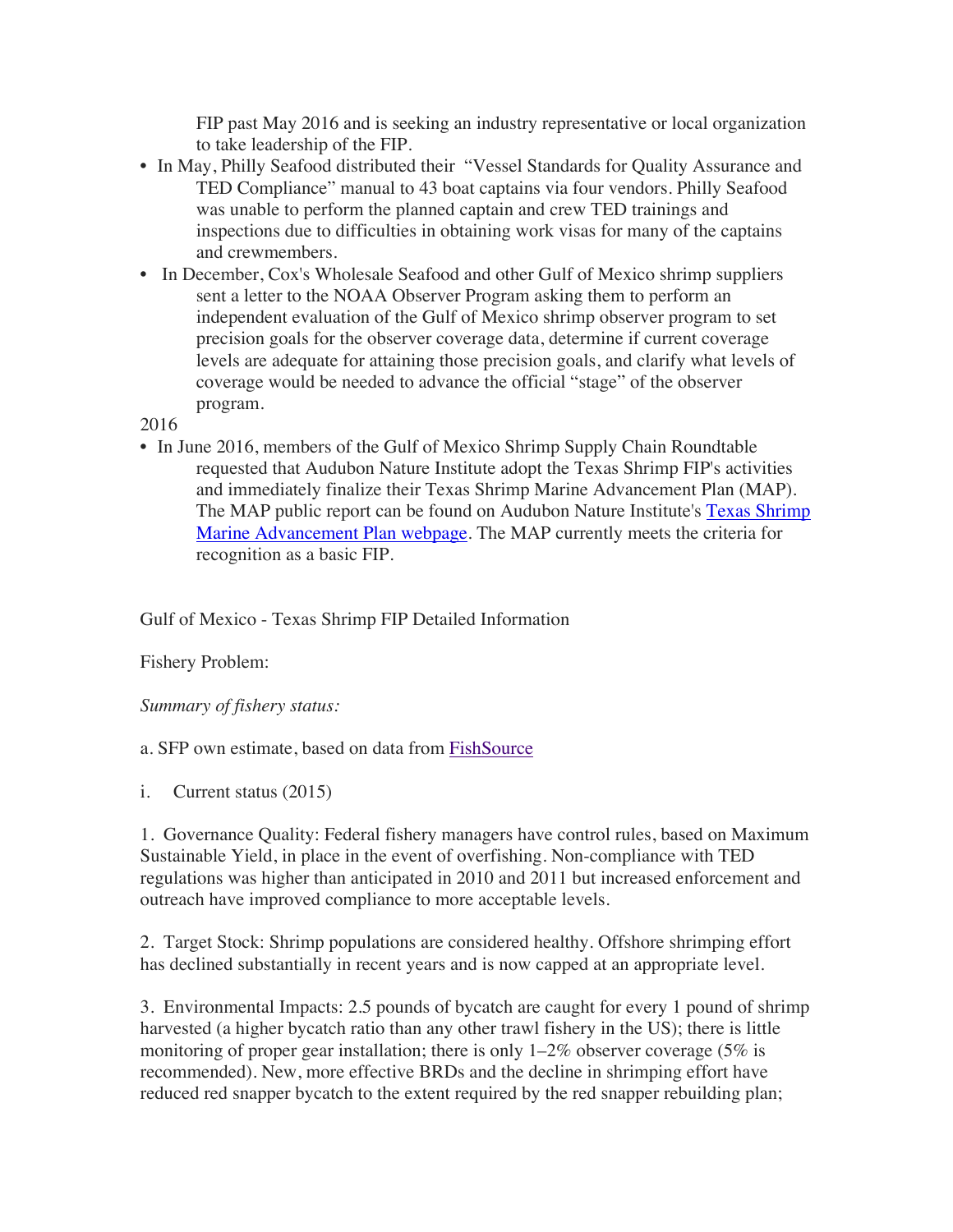less effective bycatch reduction devices have been decertified.

ii. Status at beginning of FIP (2008)

1. Governance Quality: Federal fishery managers have control rules, based on Maximum Sustainable Yield, in place in the event of overfishing.

2. Target Stock: Shrimp populations are considered healthy. The fishery is overcapitalized but there have been declines in effort due to low prices/competition from imports, high fuel costs, and loss of infrastructure.

3. Environmental Impacts: 4 pounds of bycatch are caught for every 1 pound of shrimp harvested; fishery has very low observer coverage (1%). Bycatch of juvenile red snapper is hindering rebuilding of that population and the currently approved bycatch reduction devices (BRDs) do not provide high enough levels of red snapper exclusion.

|              | US Gulf of Mexico White |                       | <b>US Gulf of Mexico Brown</b> |                       |  |
|--------------|-------------------------|-----------------------|--------------------------------|-----------------------|--|
|              | Shrimp                  |                       | Shrimp                         |                       |  |
|              | Status at the           | <b>Current Status</b> | Status at the                  | <b>Current Status</b> |  |
|              | beginning of            |                       | beginning of                   |                       |  |
|              | <b>FIP</b>              |                       | <b>FIP</b>                     |                       |  |
| Monterey Bay | Good                    | Good                  | Good                           | Good                  |  |
| Aquarium     | Alternative             | Alternative           | Alternative                    | Alternative           |  |

b. Other ranking systems

## FIP Progress Update:

| Results/         | Indicator of   | Scope/  | Specific     | Date  | List of    | Source             |
|------------------|----------------|---------|--------------|-------|------------|--------------------|
| <b>FIP</b> Stage | <b>Success</b> | Scale   | Details      | Achie | Suppliers/ |                    |
|                  |                |         |              | ved   | Organizat  |                    |
|                  |                |         |              |       | ions       |                    |
| FIP is           | Sustainabilit  | Fisher  | MSC pre-     | 2010  | <b>SFP</b> | <b>Contact SFP</b> |
| launched         | y evaluation   | y level | assessment   |       |            | to request a       |
| (Stage 1)        | publicly       |         | available    |       |            | copy               |
|                  | available      |         | upon request |       |            |                    |
|                  | <b>Best</b>    | Fisher  | Procurement  | 2011  | <b>SFP</b> | <b>US Gulf of</b>  |
|                  | practices      | y level | recommenda   |       |            | Mexico             |
|                  | guidance       |         | tions are    |       |            | <b>Shrimp</b>      |
|                  | publicly       |         | also         |       |            | Procurement        |
|                  | available      |         | available on |       |            | Recommend          |
|                  |                |         | SFP website  |       |            | ations             |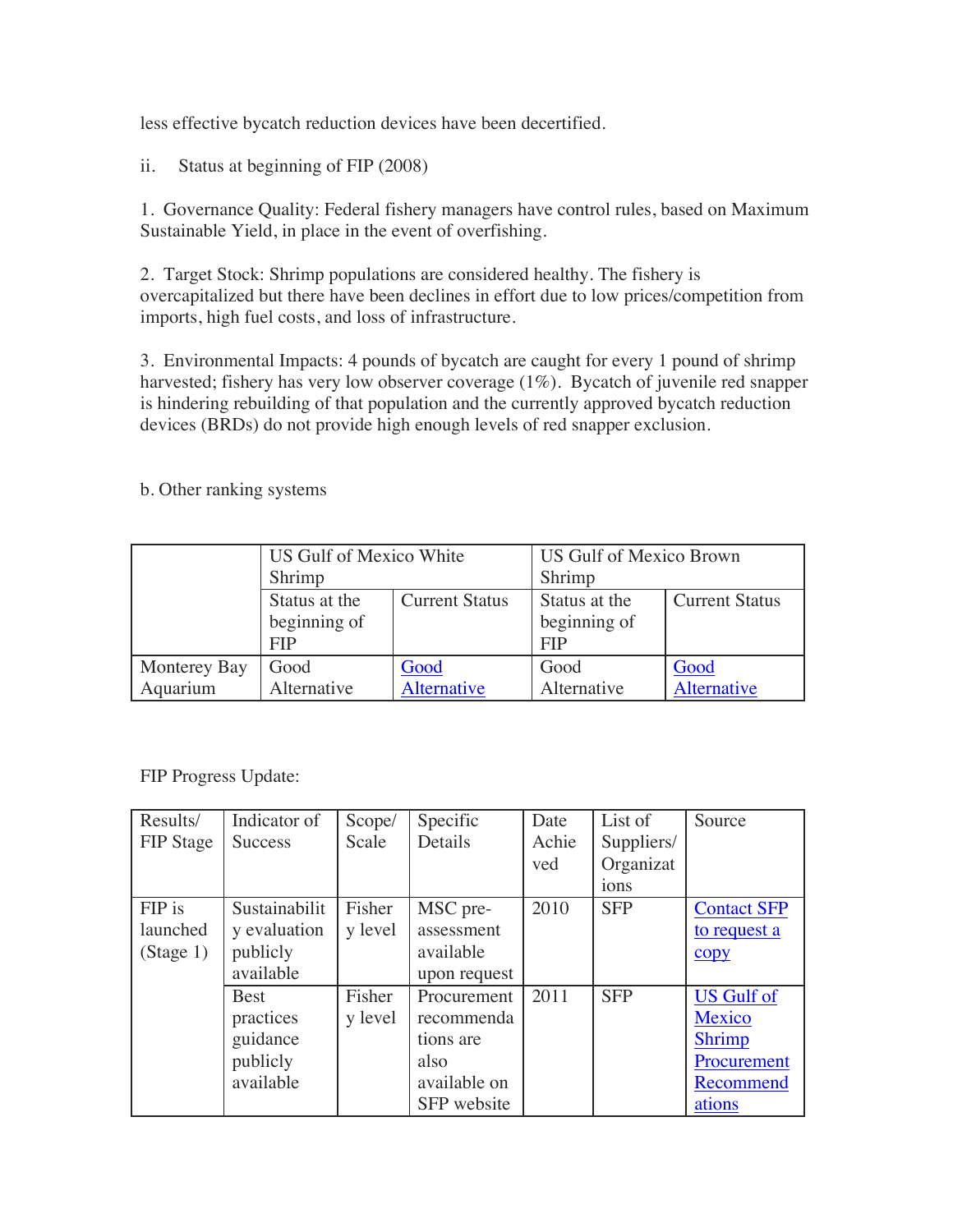|           | Fisheries  | Fisher  | <b>FIP</b>                 | 2011   | <b>SFP</b> | <b>Texas</b>       |
|-----------|------------|---------|----------------------------|--------|------------|--------------------|
|           | improvemen | y level | described on               |        |            | <b>Shrimp FIP</b>  |
|           | t          |         | SFP website                |        |            |                    |
|           | recommenda |         |                            |        |            |                    |
|           | tions      |         |                            |        |            |                    |
|           | publicly   |         |                            |        |            |                    |
|           | available  |         |                            |        |            |                    |
| FIP is    | Suppliers  | Suppli  | Western                    | 2010   |            | <b>Giant Eagle</b> |
| formed    | are        | er      | Seafood,                   |        |            | <b>Super</b>       |
| (Stage 2) | organized  | level   | Paul Piazza                |        |            | Market             |
|           |            |         | & Son and                  |        |            |                    |
|           |            |         | <b>Giant Eagle</b>         |        |            |                    |
|           |            |         | join the FIP               |        |            |                    |
|           |            |         | National                   | Nove   |            |                    |
|           |            |         | Fish and                   | mber   |            |                    |
|           |            |         | Seafood                    | 2012   |            |                    |
|           |            |         | joins the FIP              |        |            |                    |
|           |            |         | Cox's                      | Januar |            |                    |
|           |            |         | Wholesale                  | y 2013 |            |                    |
|           |            |         | Seafood and                |        |            |                    |
|           |            |         | Katie's                    |        |            |                    |
|           |            |         | Seafood                    |        |            |                    |
|           |            |         | Market join                |        |            |                    |
|           |            |         | the FIP                    |        |            |                    |
|           |            |         |                            | March  |            |                    |
|           |            |         | Philly<br>Seafood          | 2013   |            |                    |
|           |            |         |                            |        |            |                    |
|           |            |         | joins the FIP              |        |            |                    |
|           |            |         | $\overline{\text{Cox}}$ 's | March  | SFP and    |                    |
|           |            |         | Wholesale                  | 2015   | <b>FIP</b> |                    |
|           |            |         | Seafood,                   |        | participan |                    |
|           |            |         | Katie's                    |        | ts         |                    |
|           |            |         | Seafood                    |        |            |                    |
|           |            |         | Market,                    |        |            |                    |
|           |            |         | Philly                     |        |            |                    |
|           |            |         | Seafood,                   |        |            |                    |
|           |            |         | and Paul                   |        |            |                    |
|           |            |         | Piazza &                   |        |            |                    |
|           |            |         | Son renew                  |        |            |                    |
|           |            |         | their FIP                  |        |            |                    |
|           |            |         | agreements;                |        |            |                    |
|           |            |         | National                   |        |            |                    |
|           |            |         | Fish and                   |        |            |                    |
|           |            |         | Seafood                    |        |            |                    |
|           |            |         | withdraws                  |        |            |                    |
|           |            |         | from the FIP               |        |            |                    |
|           |            |         | due to lack                |        |            |                    |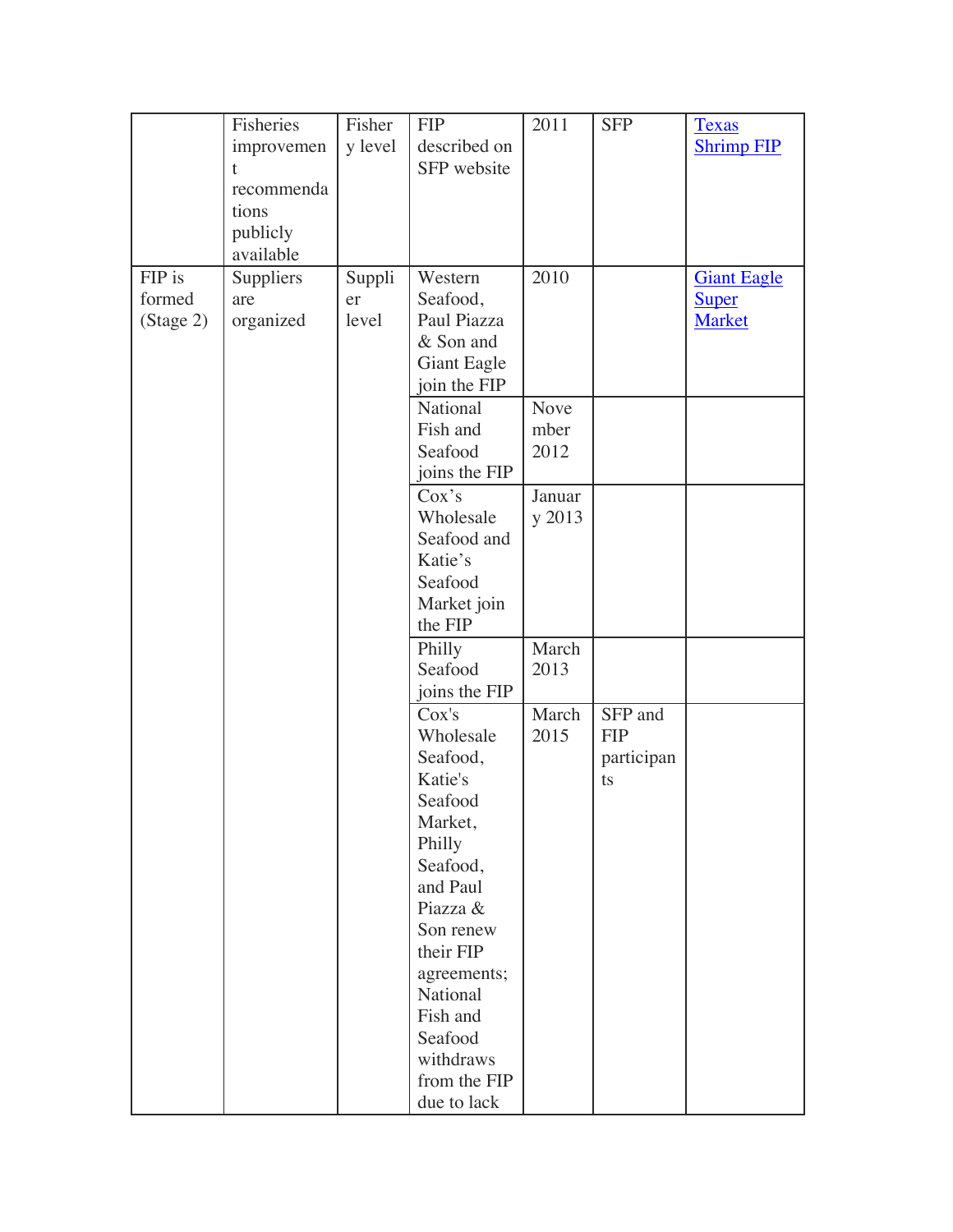|                                                            |                                                                                |                       | of<br>purchasing<br>from the<br>fishery.<br><b>FIP</b><br>agreement is<br>not renewed<br>with<br>Western<br>Seafood due<br>to a lack of<br>activity. |                      |                                                                                                                                                              |                                                         |
|------------------------------------------------------------|--------------------------------------------------------------------------------|-----------------------|------------------------------------------------------------------------------------------------------------------------------------------------------|----------------------|--------------------------------------------------------------------------------------------------------------------------------------------------------------|---------------------------------------------------------|
|                                                            | Suppliers<br>are<br>evaluating<br>this fishery                                 | Fisher<br>y level     | <b>FIP</b><br>participant<br>meeting in<br>January<br>2013                                                                                           | Januar<br>y 2013     | $\cos^{\frac{1}{s}}$<br>Wholesal<br>e Seafood<br>Katie's<br>Seafood<br>Market<br>National<br>Fish and<br>Seafood<br>Western<br>Seafood<br>Texas<br>Sea Grant | 23 January<br>2013<br>meeting<br>notes                  |
| FIP is<br>encouragi<br>ng<br>improve<br>ments<br>(Stage 3) | Workplan<br>with annual<br>improvemen<br>t milestones<br>publicly<br>available | Suppli<br>er<br>level | 2012 public<br>workplan<br>and detailed<br>workplan<br>posted on<br>SFP website                                                                      | July<br>2012         | <b>SFP</b>                                                                                                                                                   | 2012<br>Detailed<br>Workplan                            |
|                                                            |                                                                                |                       | 2013 public<br>workplan<br>approved by<br>new FIP<br>participants<br>and posted<br>on SFP<br>website                                                 | Februa<br>ry<br>2013 | Western<br>Seafood,<br>Cox's<br>Wholesal<br>e<br>Seafood,<br>Katie's<br>Seafood<br>Market,<br>National<br>Fish and<br>Seafood                                | 2013 Public<br>Workplan<br>2013<br>Detailed<br>Workplan |
|                                                            |                                                                                |                       | 2014 public<br>workplan                                                                                                                              | April<br>2014        | Cox's<br>Wholesal                                                                                                                                            | 2014 Public<br>Workplan                                 |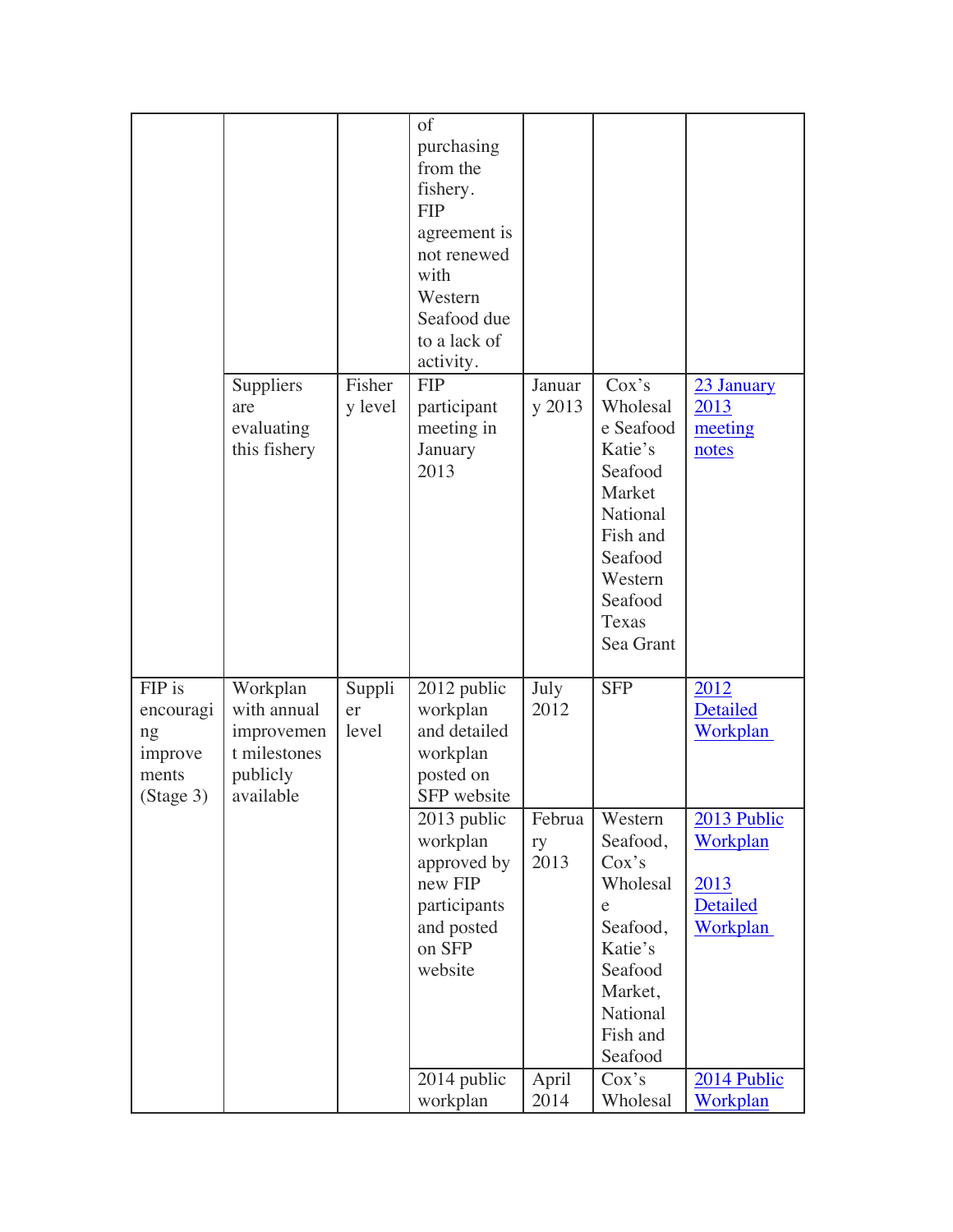|                                         |                       | approved by<br><b>FIP</b><br>participants<br>and posted<br>on SFP<br>website                                                                                                |                     | e<br>Seafood,<br>Katie's<br>Seafood<br>Market,<br>National<br>Fish and<br>Seafood,<br>Philly<br>Seafood | 2014<br><b>Detailed</b><br>Workplan                       |
|-----------------------------------------|-----------------------|-----------------------------------------------------------------------------------------------------------------------------------------------------------------------------|---------------------|---------------------------------------------------------------------------------------------------------|-----------------------------------------------------------|
|                                         |                       | 2015<br>workplan<br>drafted by<br>SFP, to be<br>approved by<br>participants<br>at April FIP<br>meeting                                                                      | 2015                |                                                                                                         | 2015 Public<br>Workplan<br>2015<br>Detailed<br>Workplan   |
| Suppliers<br>are engaging<br>regulators | Suppli<br>er<br>level | Paul Piazza<br>& Son and<br><b>Giant Eagle</b><br>has begun to<br>implement<br>procurement<br>specification<br>s based on<br>SFP's<br>recommenda<br>tions                   | July<br>2012        | Paul<br>Piazza &<br>Son;<br>Giant<br>Eagle<br>Super<br>Market                                           | <b>Giant Eagle</b><br>shrimp<br>Conservation<br>Covenants |
|                                         |                       | Galveston<br>Shrimp<br>Company,<br>though not<br>an official<br><b>FIP</b><br>participant,<br>sent a letter<br>to NOAA in<br>support of a<br>proposed<br>TED rule<br>Philly | May<br>2012<br>July | Galveston<br>Shrimp<br>Company<br>Philly                                                                |                                                           |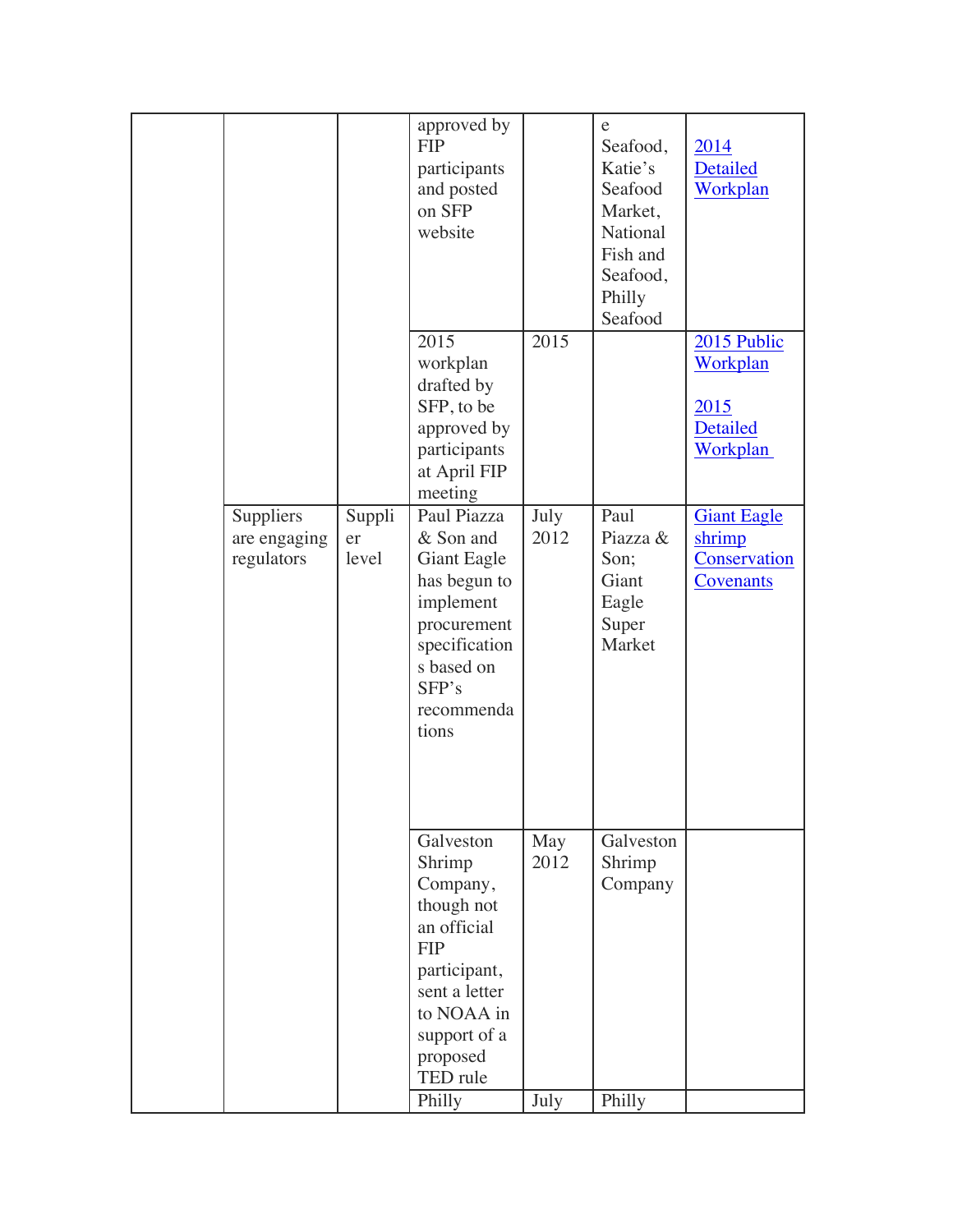|           |              |         | Seafood                   | 2015  | Seafood     |                     |
|-----------|--------------|---------|---------------------------|-------|-------------|---------------------|
|           |              |         | distributed               |       |             |                     |
|           |              |         | their "Vesse              |       |             |                     |
|           |              |         | 1 Standards               |       |             |                     |
|           |              |         | for Quality               |       |             |                     |
|           |              |         | Assurance                 |       |             |                     |
|           |              |         | and TED                   |       |             |                     |
|           |              |         |                           |       |             |                     |
|           |              |         | Compliance<br>" manual to |       |             |                     |
|           |              |         |                           |       |             |                     |
|           |              |         | 43 boat                   |       |             |                     |
|           |              |         | captains via              |       |             |                     |
|           |              |         | 4 vendors.                |       |             |                     |
|           |              |         | Cox's                     | Decem | Cox's       |                     |
|           |              |         | Wholesale                 | ber   | Wholesal    |                     |
|           |              |         | Seafood and               | 2015  | e Seafood   |                     |
|           |              |         | other shrimp              |       |             |                     |
|           |              |         | suppliers                 |       |             |                     |
|           |              |         | sent a letter             |       |             |                     |
|           |              |         | to the                    |       |             |                     |
|           |              |         | <b>NOAA</b>               |       |             |                     |
|           |              |         | Observer                  |       |             |                     |
|           |              |         | Program                   |       |             |                     |
|           |              |         | asking them               |       |             |                     |
|           |              |         | to perform                |       |             |                     |
|           |              |         | an                        |       |             |                     |
|           |              |         | independent               |       |             |                     |
|           |              |         | evaluation                |       |             |                     |
|           |              |         | of the Gulf               |       |             |                     |
|           |              |         | of Mexico                 |       |             |                     |
|           |              |         | shrimp                    |       |             |                     |
|           |              |         | observer                  |       |             |                     |
|           |              |         | program.                  |       |             |                     |
| FIP is    | Fishery is   | Fisher  | <b>TED</b>                | July  | <b>NOAA</b> | <b>TED</b>          |
| deliverin | achieving    | y level | inspection                | 2012  | Fisheries   | Compliance          |
| g         | agreed       |         | and                       |       |             | Report              |
| improve   | annual       |         | compliance                |       |             |                     |
| ment in   | improvemen   |         | report                    |       |             |                     |
| policies  | t milestones |         | posted to                 |       |             |                     |
| <b>or</b> |              |         | <b>SERO</b>               |       |             |                     |
| practices |              |         | website                   |       |             |                     |
| (Stage 4) |              | Fisher  | Newly                     | Octob | <b>NOAA</b> | <b>Gulf Council</b> |
|           |              | y level | approved                  | er    | Fisheries   | <b>Briefing</b>     |
|           |              |         | stock                     | 2012  |             | <b>Book</b> for     |
|           |              |         | assessment                |       |             | October             |
|           |              |         | models                    |       |             | 2012, Tab D-        |
|           |              |         | indicate that             |       |             | $3(a)$ and D-4      |
|           |              |         |                           |       |             |                     |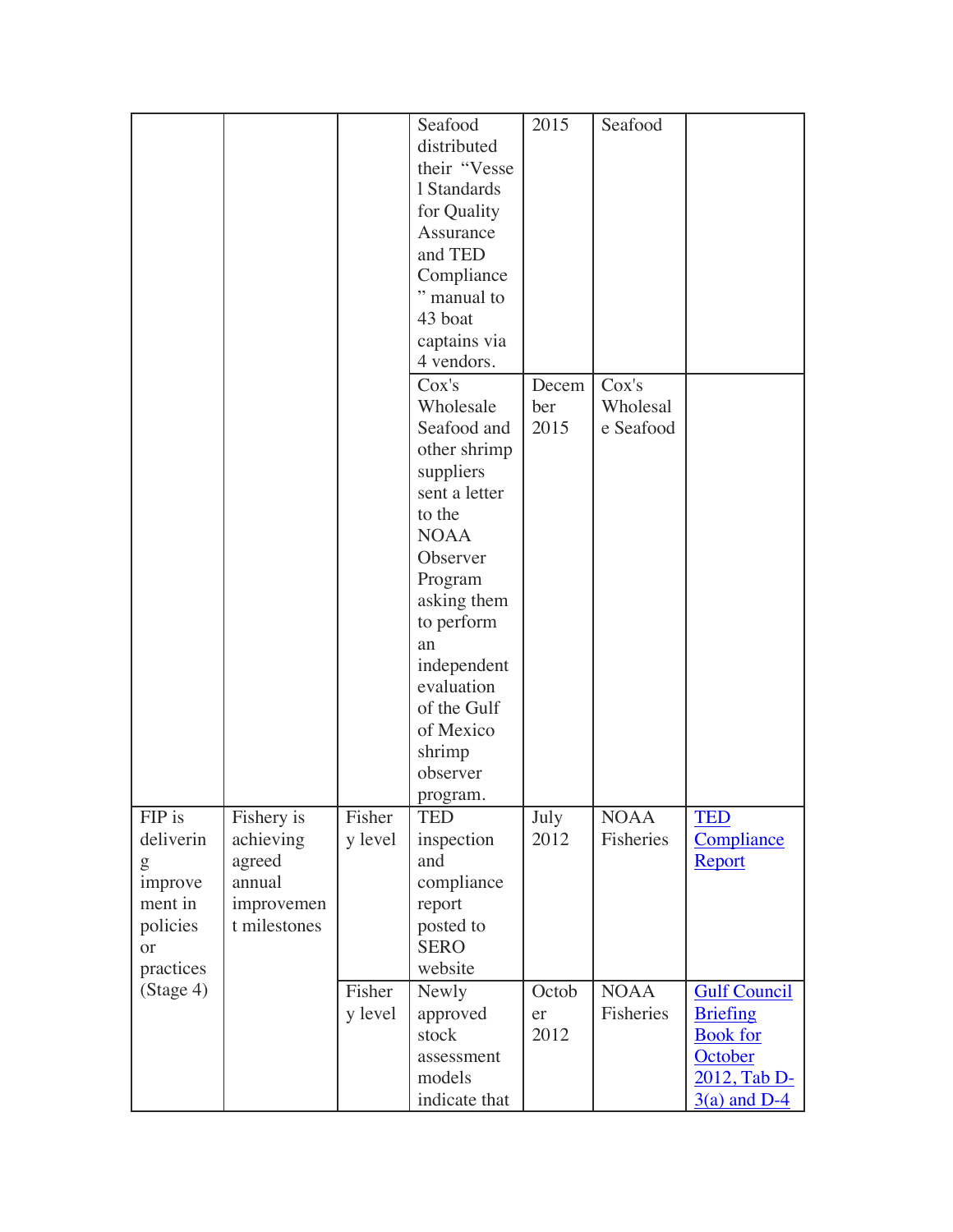|  |                   | Gulf of<br>Mexico<br>brown,<br>white, and<br>pink shrimp<br>stocks are<br>not<br>overfished<br>and<br>overfishing<br>is not<br>occurring                                                                                            |                 |                                                                                                                                        |                   |
|--|-------------------|-------------------------------------------------------------------------------------------------------------------------------------------------------------------------------------------------------------------------------------|-----------------|----------------------------------------------------------------------------------------------------------------------------------------|-------------------|
|  | Fleet<br>level    | Many of<br>Paul Piazza<br>& Son's<br>partner<br>vessels<br>executed<br>sustainabilit<br>y covenants<br>verifying<br>that that<br>TEDS and<br><b>BRDS</b> are<br>installed and<br>that all<br>fishery<br>regulations<br>are followed | Augus<br>t 2013 | Paul<br>Piazza &<br>Son                                                                                                                |                   |
|  | Fisher<br>y level | A study on<br>the status of<br>the main<br>bycatch<br>species,<br>commission<br>ed by the<br>Florida pink<br>shrimp FIP,<br>Texas<br>shrimp FIP,<br>and<br>Sustainable<br>Fisheries<br>Partnership,<br>suggests that<br>shrimp      | July<br>2014    | Cox's<br>Wholesal<br>$\mathbf e$<br>Seafood,<br>Katie's<br>Seafood<br>Market,<br>National<br>Fish and<br>Seafood,<br>Philly<br>Seafood | Link to<br>report |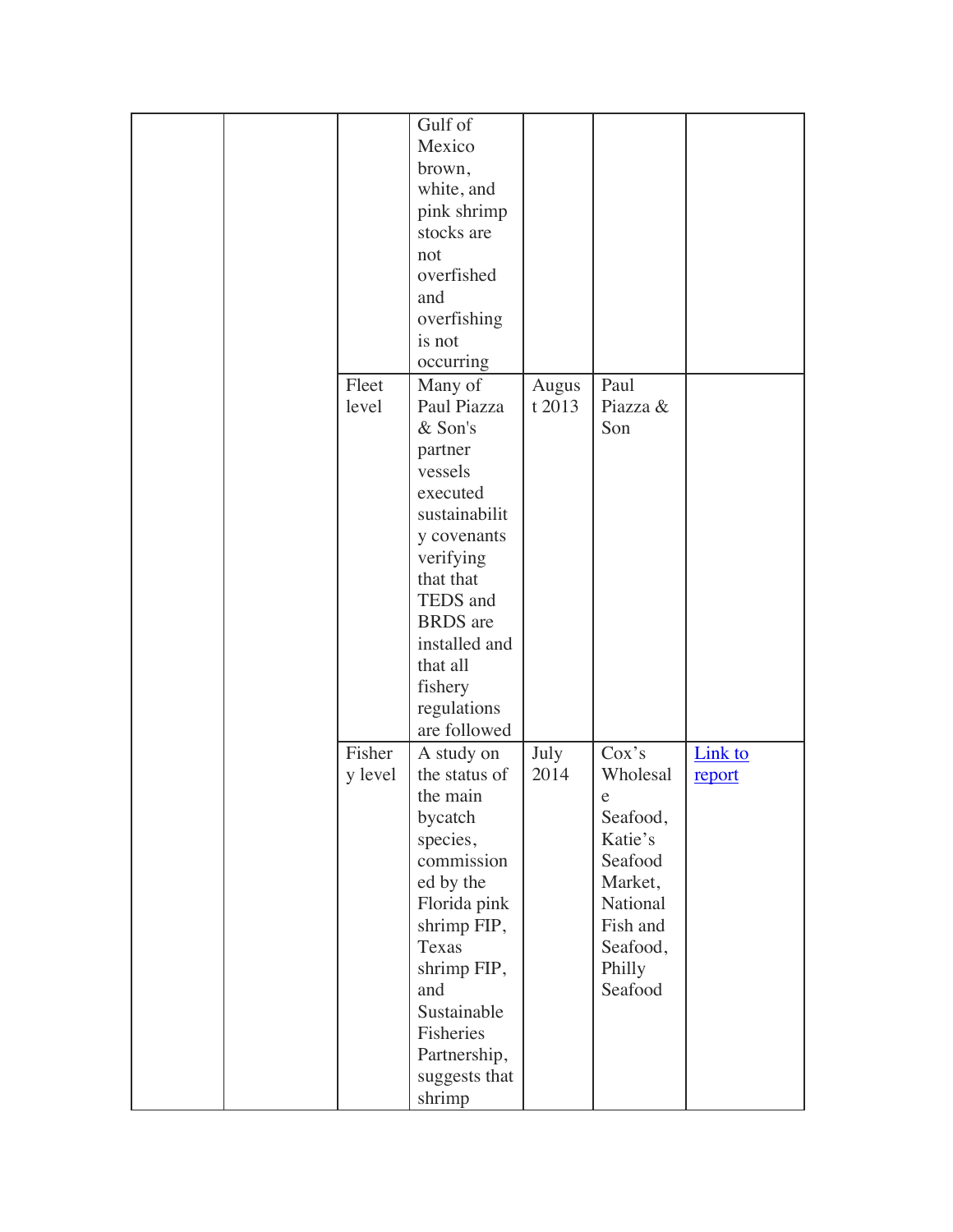|           |         | fishery does  |       |             |                      |
|-----------|---------|---------------|-------|-------------|----------------------|
|           |         | not pose a    |       |             |                      |
|           |         | risk of       |       |             |                      |
|           |         | serious or    |       |             |                      |
|           |         | irreversible  |       |             |                      |
|           |         | harm to the   |       |             |                      |
|           |         | main          |       |             |                      |
|           |         | bycatch       |       |             |                      |
|           |         |               |       |             |                      |
|           |         | species or    |       |             |                      |
|           |         | species       |       |             |                      |
|           |         | groups        |       |             |                      |
| Fisheries | Fisher  | <b>NOAA</b>   | May   | <b>NOAA</b> | <b>Endangered</b>    |
| policy    | y level | Fisheries     | 2012  | Fisheries   | <b>Species Act</b>   |
| changed   |         | established a |       |             | Section 7            |
|           |         | new fleet-    |       |             | Consultation         |
|           |         | wide TED      |       |             |                      |
|           |         | performance   |       |             |                      |
|           |         | standard      |       |             |                      |
|           |         | which limits  |       |             |                      |
|           |         | the shrimp    |       |             |                      |
|           |         | otter trawl   |       |             |                      |
|           |         | fleet to an   |       |             |                      |
|           |         | overall 12-   |       |             |                      |
|           |         | percent sea   |       |             |                      |
|           |         | turtle        |       |             |                      |
|           |         | capture rate  |       |             |                      |
|           | Ecosys  | The federal   | Decem | <b>NOAA</b> | <b>Integrated</b>    |
|           | tem     | government    | ber   | Fisheries   | <b>Ecosystem</b>     |
|           | level   | has launched  | 2013  |             | Assessment           |
|           |         | an effort to  |       |             | website              |
|           |         | implement     |       |             |                      |
|           |         | an            |       |             | <b>Ecosystem</b>     |
|           |         | ecosystem-    |       |             | <b>Status Report</b> |
|           |         | based         |       |             |                      |
|           |         | management    |       |             |                      |
|           |         | strategy      |       |             |                      |
|           |         | across the    |       |             |                      |
|           |         | Gulf of       |       |             |                      |
|           |         | Mexico        |       |             |                      |
|           |         | through the   |       |             |                      |
|           |         | Gulf of       |       |             |                      |
|           |         | Mexico        |       |             |                      |
|           |         |               |       |             |                      |
|           |         | Integrated    |       |             |                      |
|           |         | Ecosystem     |       |             |                      |
|           |         | Assessment    |       |             |                      |
|           |         | (IEA). As     |       |             |                      |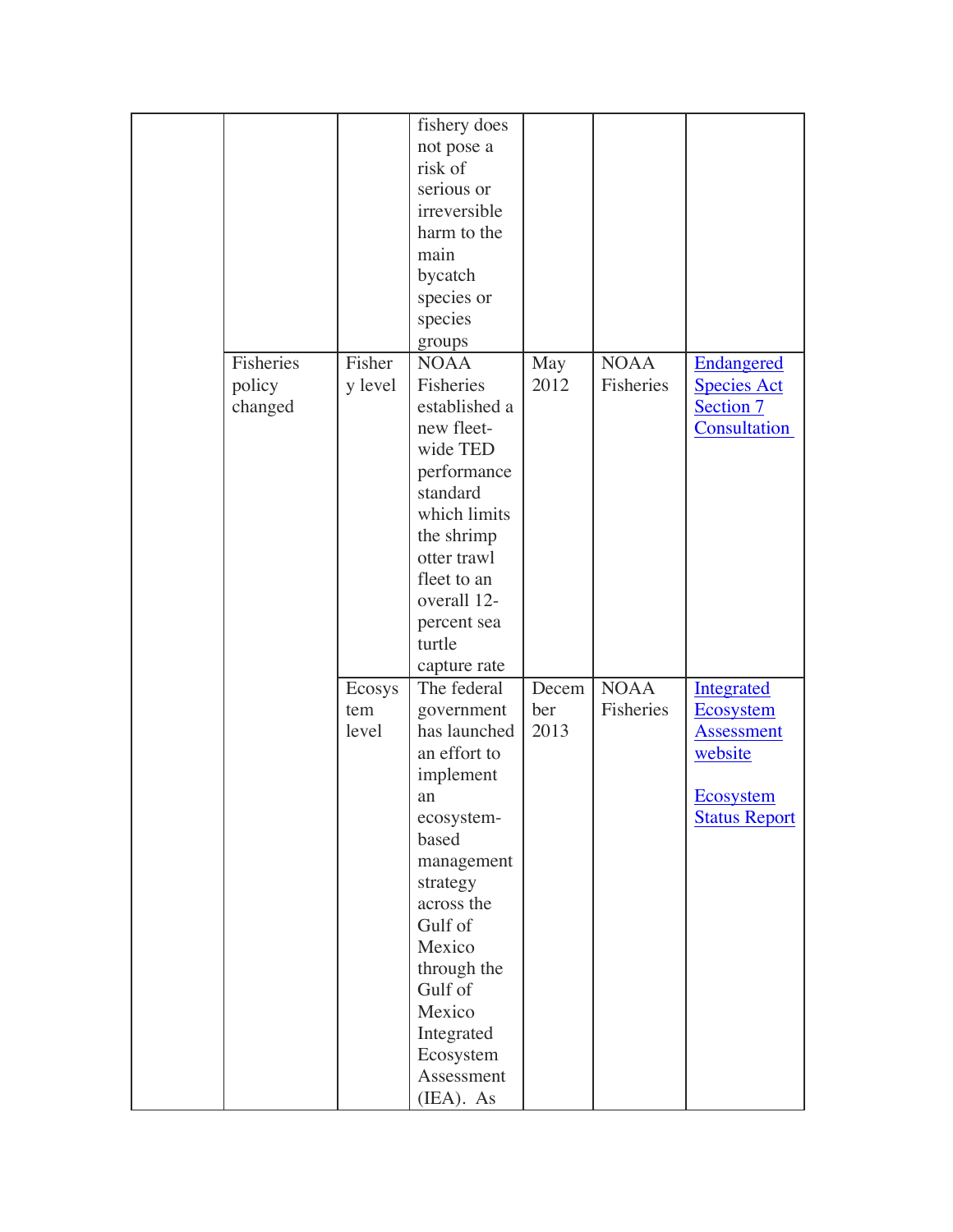|                                   |                       | part of the<br>IEA, NOAA<br>published an<br>Ecosystem<br><b>Status</b><br>Report for<br>the Gulf of<br>Mexico,<br>which<br>attempts to<br>determine an<br>historical<br>baseline for<br>the Gulf of<br>Mexico<br>ecosystem<br>as well as<br>the current<br>status. The<br>report<br>outlines a<br>set a of<br>ecosystem<br>indicators<br>that will be<br>monitored to<br>evaluate<br>changes in<br>the |              |                         |                    |
|-----------------------------------|-----------------------|--------------------------------------------------------------------------------------------------------------------------------------------------------------------------------------------------------------------------------------------------------------------------------------------------------------------------------------------------------------------------------------------------------|--------------|-------------------------|--------------------|
|                                   |                       | ecosystem<br>status.                                                                                                                                                                                                                                                                                                                                                                                   |              |                         |                    |
| Fisheries<br>practices<br>changed | Vessel<br>level       | Several<br>vessels have<br>transitioned<br>to lighter<br>trawl doors                                                                                                                                                                                                                                                                                                                                   | 2010         | Western<br>Seafood      | Western<br>Seafood |
|                                   | Suppli<br>er<br>level | Supplier<br>implementin<br>g policies to<br>verify TED<br>use and<br>collect data<br>on the types<br>of BRDs<br>being used                                                                                                                                                                                                                                                                             | July<br>2012 | Paul<br>Piazza &<br>Son |                    |
|                                   | Fisher                | <b>NOAA</b>                                                                                                                                                                                                                                                                                                                                                                                            | Octob        | <b>US</b>               | <b>TED</b>         |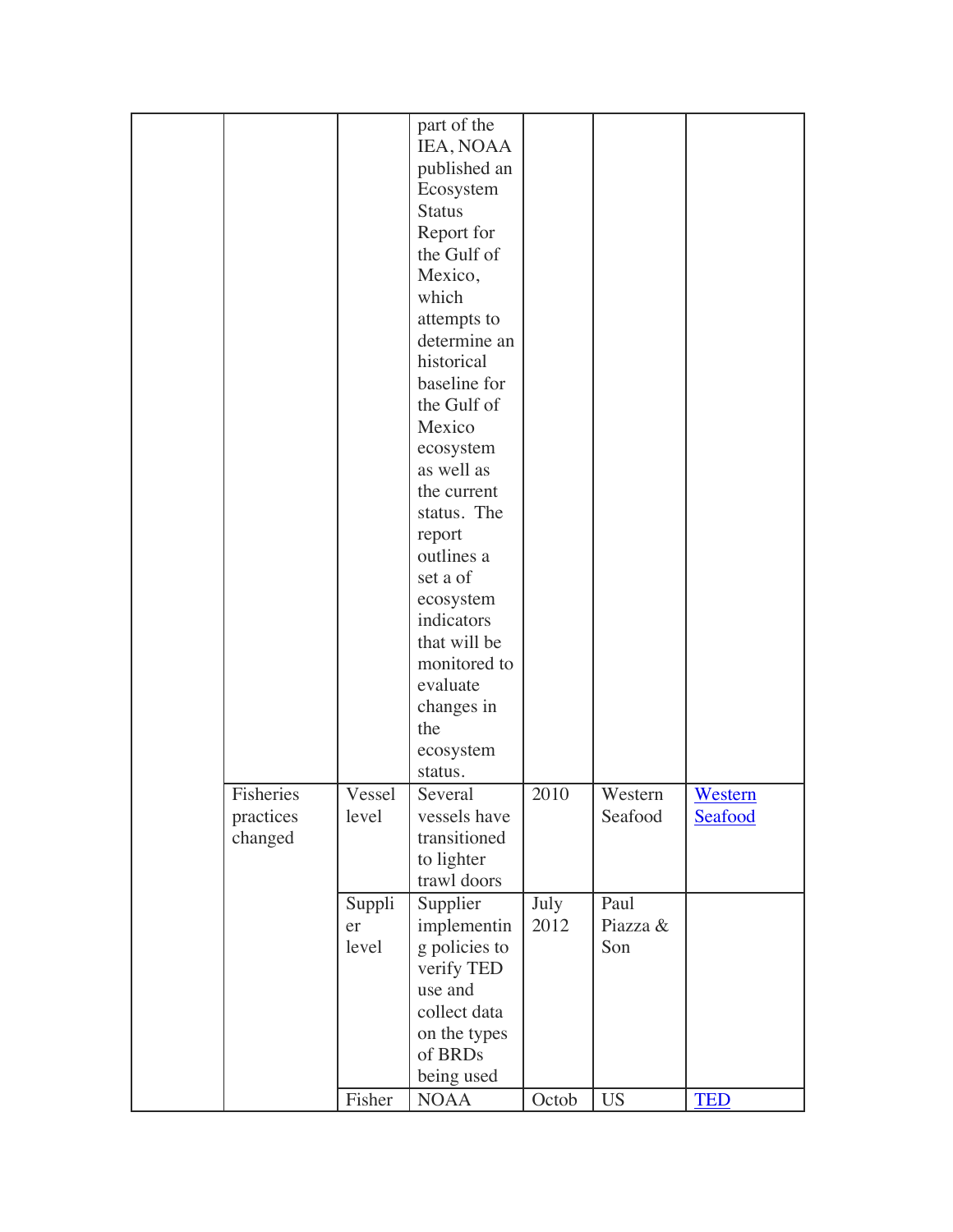|  | y level | Fisheries     | er    | shrimp      | compliance         |
|--|---------|---------------|-------|-------------|--------------------|
|  |         | posted an     | 2012  | fleet       | report             |
|  |         | updated       |       |             | (October 1,        |
|  |         | <b>TED</b>    |       |             | $2011 -$           |
|  |         | inspection    |       |             | September          |
|  |         | and           |       |             | 30, 2012           |
|  |         |               |       |             |                    |
|  |         | compliance    |       |             |                    |
|  |         | report        |       |             |                    |
|  |         | indicating    |       |             |                    |
|  |         | that fleet    |       |             |                    |
|  |         | wide          |       |             |                    |
|  |         | compliance    |       |             |                    |
|  |         | with federal  |       |             |                    |
|  |         | <b>TED</b>    |       |             |                    |
|  |         | regulations   |       |             |                    |
|  |         | during        |       |             |                    |
|  |         | October       |       |             |                    |
|  |         |               |       |             |                    |
|  |         | $2011-$       |       |             |                    |
|  |         | September     |       |             |                    |
|  |         | 2012 was 75   |       |             |                    |
|  |         | percent (an   |       |             |                    |
|  |         | increase      |       |             |                    |
|  |         | from the 66-  |       |             |                    |
|  |         | percent       |       |             |                    |
|  |         | compliance    |       |             |                    |
|  |         | rate during   |       |             |                    |
|  |         | May-          |       |             |                    |
|  |         |               |       |             |                    |
|  |         | November      |       |             |                    |
|  |         | 2011)         |       |             |                    |
|  | Suppli  | Philly        | June  | Philly      | <b>Sample Gear</b> |
|  | er      | Seafood       | 2013  | Seafood     | Inspection         |
|  | level   | implements    |       |             | Form               |
|  |         | gear          |       |             |                    |
|  |         | inspections   |       |             |                    |
|  |         | - seven of    |       |             |                    |
|  |         | approximate   |       |             |                    |
|  |         | ly 30 vessels |       |             |                    |
|  |         |               |       |             |                    |
|  |         | inspected     |       |             |                    |
|  | Fisher  | Section 7     | April | <b>NOAA</b> | 2014 Section       |
|  | y level | Consultation  | 2014  | Fisheries   | $\overline{7}$     |
|  |         | shows that    |       |             | Consultation       |
|  |         | the Gulf of   |       |             |                    |
|  |         | Mexico        |       |             |                    |
|  |         | shrimp fleet  |       |             |                    |
|  |         | is in         |       |             |                    |
|  |         | compliance    |       |             |                    |
|  |         |               |       |             |                    |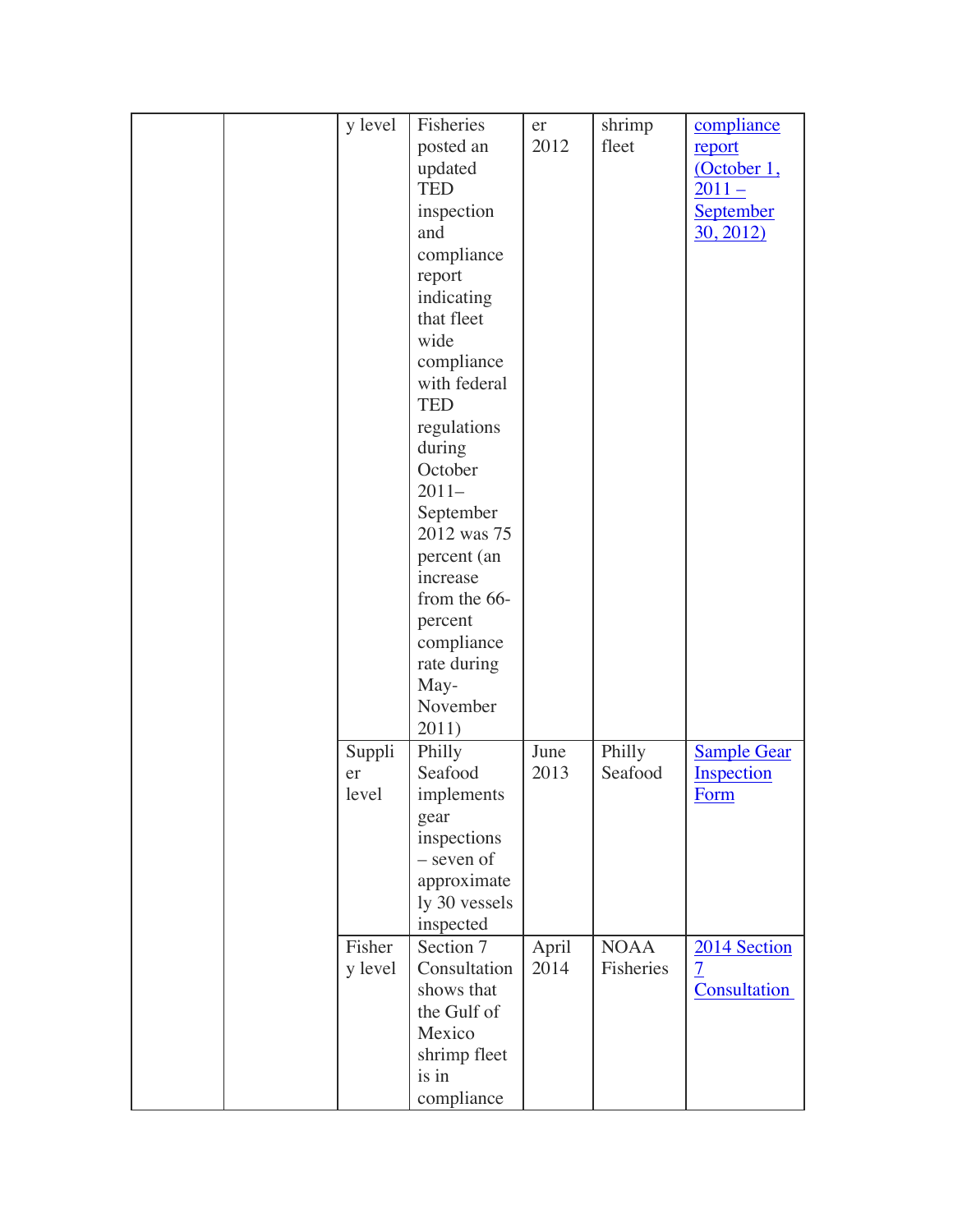| with the<br>fleetwide<br>sea turtle<br>capture rate<br>requirement<br>s, and that<br>the fishery is<br>not expected<br>to cause<br>appreciable<br>reduction in<br>the<br>likelihood of<br>survival and<br>recovery of<br>any sea<br>turtle<br>species.<br><b>TED</b><br>compliance<br>during the<br>most recent<br>reporting<br>period (June<br>through<br>October<br>2013) was<br>83 percent.<br>Philly<br>Captains and<br>Suppli<br>May<br>crew of 12<br>2014<br>Seafood<br>er<br>level<br>vessels in<br>the Philly |
|-----------------------------------------------------------------------------------------------------------------------------------------------------------------------------------------------------------------------------------------------------------------------------------------------------------------------------------------------------------------------------------------------------------------------------------------------------------------------------------------------------------------------|
|                                                                                                                                                                                                                                                                                                                                                                                                                                                                                                                       |
|                                                                                                                                                                                                                                                                                                                                                                                                                                                                                                                       |
|                                                                                                                                                                                                                                                                                                                                                                                                                                                                                                                       |
|                                                                                                                                                                                                                                                                                                                                                                                                                                                                                                                       |
|                                                                                                                                                                                                                                                                                                                                                                                                                                                                                                                       |
|                                                                                                                                                                                                                                                                                                                                                                                                                                                                                                                       |
|                                                                                                                                                                                                                                                                                                                                                                                                                                                                                                                       |
|                                                                                                                                                                                                                                                                                                                                                                                                                                                                                                                       |
|                                                                                                                                                                                                                                                                                                                                                                                                                                                                                                                       |
|                                                                                                                                                                                                                                                                                                                                                                                                                                                                                                                       |
|                                                                                                                                                                                                                                                                                                                                                                                                                                                                                                                       |
|                                                                                                                                                                                                                                                                                                                                                                                                                                                                                                                       |
|                                                                                                                                                                                                                                                                                                                                                                                                                                                                                                                       |
|                                                                                                                                                                                                                                                                                                                                                                                                                                                                                                                       |
|                                                                                                                                                                                                                                                                                                                                                                                                                                                                                                                       |
|                                                                                                                                                                                                                                                                                                                                                                                                                                                                                                                       |
|                                                                                                                                                                                                                                                                                                                                                                                                                                                                                                                       |
|                                                                                                                                                                                                                                                                                                                                                                                                                                                                                                                       |
|                                                                                                                                                                                                                                                                                                                                                                                                                                                                                                                       |
|                                                                                                                                                                                                                                                                                                                                                                                                                                                                                                                       |
|                                                                                                                                                                                                                                                                                                                                                                                                                                                                                                                       |
|                                                                                                                                                                                                                                                                                                                                                                                                                                                                                                                       |
|                                                                                                                                                                                                                                                                                                                                                                                                                                                                                                                       |
|                                                                                                                                                                                                                                                                                                                                                                                                                                                                                                                       |
|                                                                                                                                                                                                                                                                                                                                                                                                                                                                                                                       |
|                                                                                                                                                                                                                                                                                                                                                                                                                                                                                                                       |
|                                                                                                                                                                                                                                                                                                                                                                                                                                                                                                                       |
|                                                                                                                                                                                                                                                                                                                                                                                                                                                                                                                       |
|                                                                                                                                                                                                                                                                                                                                                                                                                                                                                                                       |
|                                                                                                                                                                                                                                                                                                                                                                                                                                                                                                                       |
|                                                                                                                                                                                                                                                                                                                                                                                                                                                                                                                       |
|                                                                                                                                                                                                                                                                                                                                                                                                                                                                                                                       |
|                                                                                                                                                                                                                                                                                                                                                                                                                                                                                                                       |
| Seafood                                                                                                                                                                                                                                                                                                                                                                                                                                                                                                               |
| supply chain                                                                                                                                                                                                                                                                                                                                                                                                                                                                                                          |
| completed                                                                                                                                                                                                                                                                                                                                                                                                                                                                                                             |
| the Texas                                                                                                                                                                                                                                                                                                                                                                                                                                                                                                             |
| Sea Grant                                                                                                                                                                                                                                                                                                                                                                                                                                                                                                             |
| <b>TED</b>                                                                                                                                                                                                                                                                                                                                                                                                                                                                                                            |
| training                                                                                                                                                                                                                                                                                                                                                                                                                                                                                                              |
| program.                                                                                                                                                                                                                                                                                                                                                                                                                                                                                                              |
|                                                                                                                                                                                                                                                                                                                                                                                                                                                                                                                       |
| FIP is<br>Fisher<br>A scientific<br>Scott-                                                                                                                                                                                                                                                                                                                                                                                                                                                                            |
| <b>Bycatch</b> has<br>Decem<br>Marine<br>deliverin<br>declined<br>Denton et<br>ber                                                                                                                                                                                                                                                                                                                                                                                                                                    |
| Fisheries<br>y level<br>study was<br>al.                                                                                                                                                                                                                                                                                                                                                                                                                                                                              |
| 2012<br>published<br><b>Review</b><br>g                                                                                                                                                                                                                                                                                                                                                                                                                                                                               |
| indicating<br>improve<br>74(4)<br>that the<br>ments in                                                                                                                                                                                                                                                                                                                                                                                                                                                                |